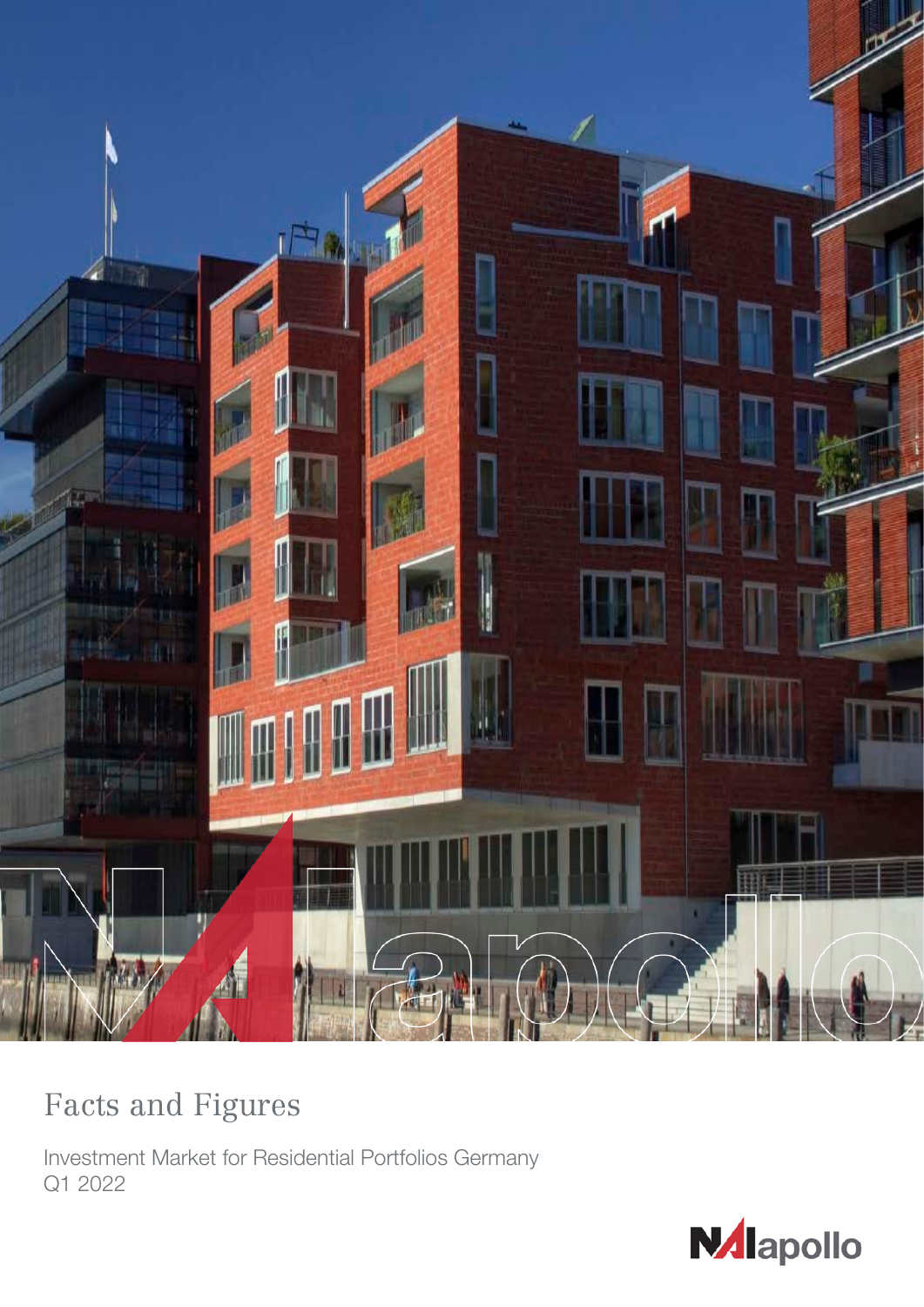# "To understand matters rightly we should understand their details."

# Quote from François VI. Duc de La Rochefoucauld

If you require any further information, please do not hesitate to contact us. We can put you in touch with our specialists who are always happy to provide you with expert support. We look forward to hearing from you!



Dr. Konrad Kanzler Head of Research +49 (0) 69 - 970 505-614 konrad.kanzler@nai-apollo.de



Stefan Mergen Managing Partner Valuation +49 (0) 69 - 970 505-613 stefan.mergen@nai-apollo.de



Lenny Lemler Director Investment +49 (0) 69 - 970 505-175 lenny.lemler@nai-apollo.de



**N**lapollo

Kalina Atanasova Senior Consultant Research +49 (0) 69 - 970 505-623 kalina.atanasova@nai-apollo.de

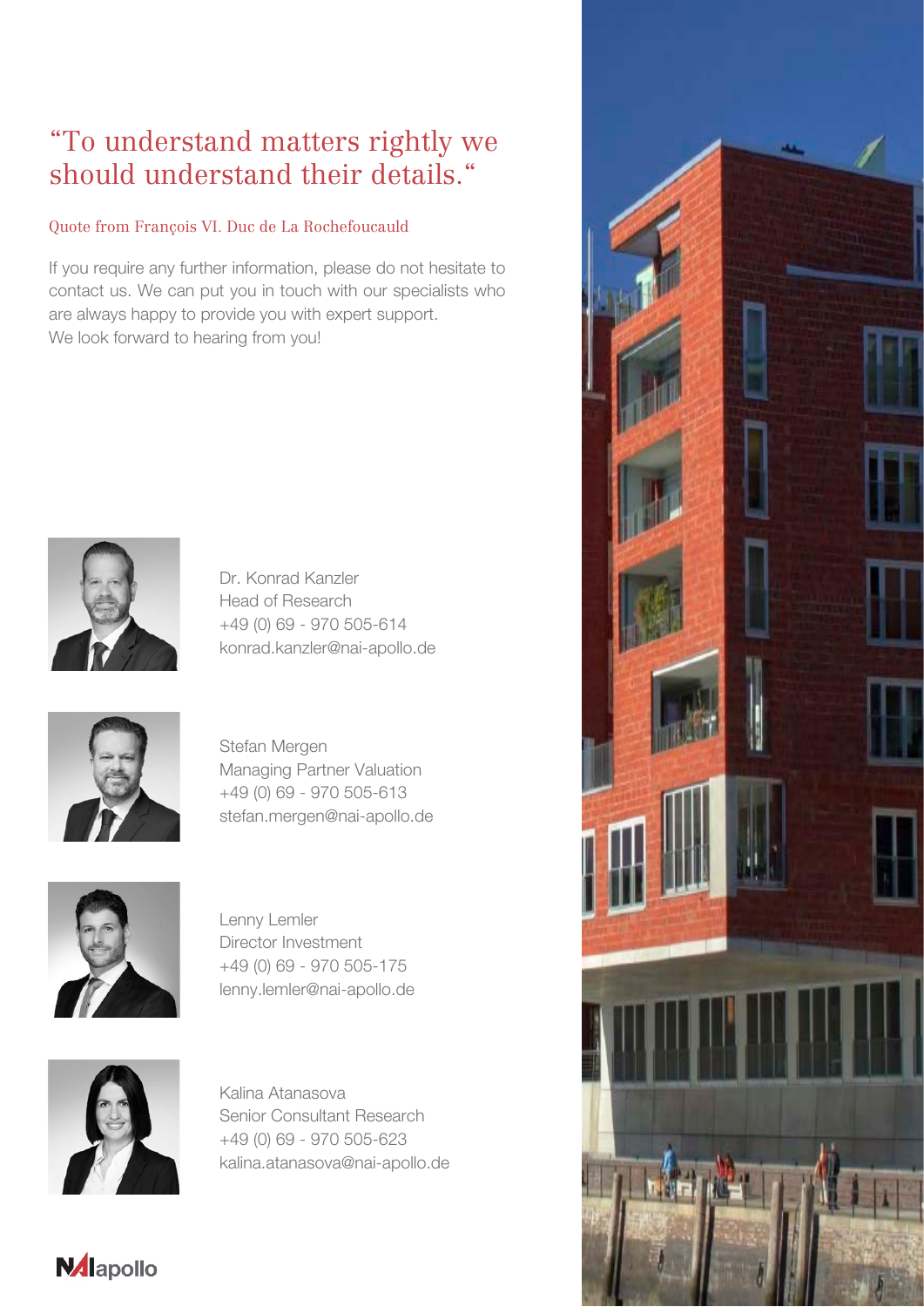## Residential Portfolios

## Market overview Q1 2022

| Transaction volume         | $\epsilon$ 4.1 billion approx. 36 % below the last year quarter                                                                                      |
|----------------------------|------------------------------------------------------------------------------------------------------------------------------------------------------|
| Sales of residential units | 92 transactions with approx. 17,300 units                                                                                                            |
| Regional focus             | North Rhine-Westphalia, Berlin and Bavaria with most transactions,<br>metropolises and secondary cities remain the most popular<br>investment target |
| Type of investors          | Source: apollo valuation & research GmbH<br>Dominant buyer are the "Open-Ended Funds / Special Funds"                                                |
| Origin of investors        | German investors with the highest number of transactions and the<br>strongest purchase volume                                                        |

## Transactions 2009 – 2022



## Volume of transactions according to category size Q1 2022



## Transaction volume according to type of investor Q1 2022



\*Sale of residential property portfolios or residential complexes with at least 30 units each as well as the sale of corporate shares which give the purchaser a controlling interest; without consideration of IPOs

After the record year of 2021, the transaction market for residential portfolios\* in Germany started the current year largely unscathed despite the more uncertain general conditions caused mainly by the ongoing coronavirus pandemic and Russia's war of aggression in Ukraine. The transaction volume in the first three months was around €4.1 billion. This represents a significant decrease compared to the same quarter of the previous year (€6.3 billion) as well as the fiveyear average (€6.1 billion), which is mainly owing to the current absence of large portfolio transactions above €500 million. If only last year's mega deal between Soka-Bau and investment manager AEW is factored out, the year-onyear difference is reduced to around €1 billion. In view of the current growing uncertainty, the start to the year can be seen as positive. A total of around 17,300 residential units changed hands in the past three months.

The largest transactions at the beginning of 2022 mainly concerned forward deals. Trading here generated portfolio sales of around €2.2 billion in the first quarter of 2022. This is €600 million or 37 % more than at the beginning of 2021. The average for the first quarters of the past five years was exceeded by around €0.9 billion or more than 64 %.

Mainly as a result of the high proportion of forward deals, the average price per residential unit in the residential portfolio market climbed to a historic level of around €236,000. In the first quarter of 2021, the average price per unit was still around €172,000.

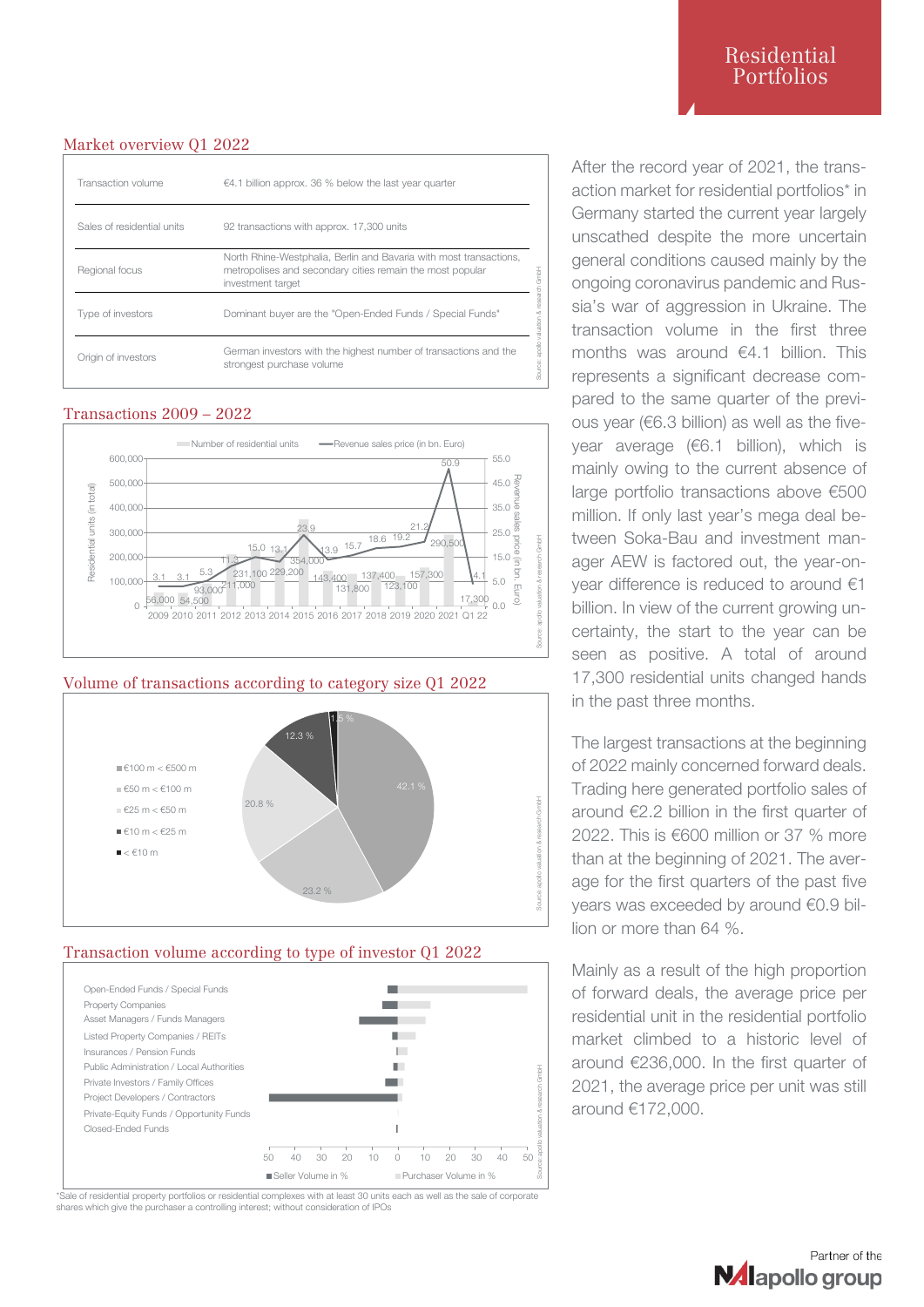## Transaction number according to type of investor Q1 2022



## Transaction volume according to investors' origin 2010 – 2022



## Transaction number according to investors' origin 2010 - 2022



## Distribution of transactions Q1 2022



Owing to the absence of major transactions above €500 million, the "€100m - <€500m" category accounted for the biggest market share. A total of around  $€1.7$  billion was invested in this segment, which corresponds to a 42.1 % share of the transaction volume (Q1 2021: 29.5 % with €1.9 billion). This is followed by the clusters in the mid-price segment (€50m - <€100m and €25m - <€50m), which together account for around €1.8 billion. The smaller price categories below the €25 million mark were responsible for around €0.6 billion. Forward deals played a significant role in all clusters. In the "€100m - <€500m" segment, such deals make up almost 70 % of the traded volume, while in the mid-size cluster they account for almost half and in the smaller price categories more than a third.

The largest three-digit million deal in the quarter concerned the residential portion of a portfolio consisting of four partly mixed-use neighbourhood developments with a residential and commercial area of 80,000 sqm. Here, the project developer Quarterback Immobilien sold 650 new apartments in Dresden, Leipzig and Jena to the open-ended funds hausInvest of Commerz Real. One of the largest portfolio transactions involved the purchase of 640 apartments by Covivio for over €150 million from Nox Capital Holding, which was announced at the beginning of the year. The units are located in central areas of Berlin. Investors were still in a buying mood. In view of stable or rising rents and the generally high demand, investors are also willing to pay very high prices.

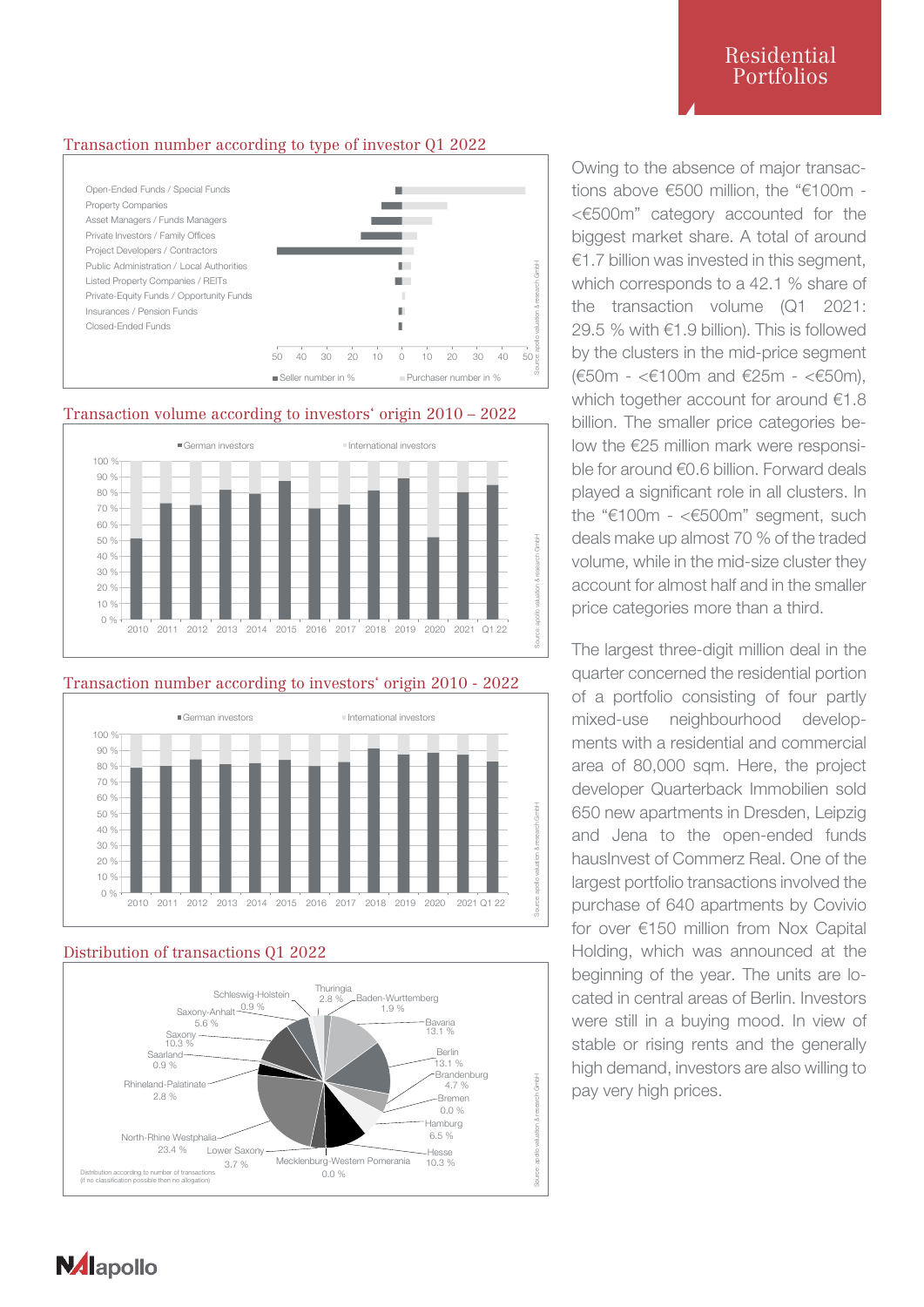With regard to the market shares of the different investor types, "Open-Ended Funds / Special Funds" stood out in the first three months of the year with a 58.9 % share (+12.7 percentage points). In absolute terms (€2.4 billion), however, this group invested less compared to the previous year. The purchasing activities of "Property Companies" are worth highlighting here. Their transactions rose by 26.9 % to over €0.5 billion compared to the same quarter of the previous year. This group now occupies second place with a market share of 12.7 %. On the seller side, the dominance of forward deals means that "Project Developers / Contractors" are in first place with a volume of €2.7 billion (Q1 2021: €1.9 billion). Despite staff shortages in the construction industry, rising construction costs and a lack of land, "Project Developers / Contractors" represented the most active sellers with a market share of over 65 %.

As was the case in the previous year, the residential portfolio market was dominated by German investors. Domestic buyers' share of the investment volume even increased from 73.6 % to around 84.8 % at the beginning of the year. At the same time, however, the transaction volume fell from €4.7 billion in the same quarter of the previous year to €3.5 billion. This was mainly owing to the absence of large sales, in which German players were increasingly involved during the past year. Foreign investors have recently been less active on the German market. In the first quarter of the current year they were responsible for €0.6 billion or around 15.2 % of the purchase volume. Their transaction volume fell by 63.1 % year-on-year. In terms of location, at the beginning of the year most transactions (by number) at state level again took place in North Rhine-Westphalia, Berlin and Bavaria with market shares of 13.1 % to 23.4 %. At municipal level, the large German cities remained the hotspots, with Berlin at the top. Demand in various secondary and tertiary locations is also consistently high, with Leipzig and Dresden again standing out here.

The German residential portfolio market has been in very good shape over the past two years despite coronavirus-related uncertainties, and was even able to achieve a new record result at the end of 2021. The start of 2022 may have been a little weaker, but it can still be seen in a positive light. However, challenges will increase in the coming months. Recent developments related to the war in Ukraine, such as the increase in raw material and energy prices, could have a stronger impact on the economy than was

assumed just a few weeks ago. In addition, the pandemic is not yet completely over, inflation is increasing and construction costs are rising. Added to that, we also expect the ECB to increase the base interest rate in the medium term. These factors, whose further development is hard to predict, influence the property markets to varying degrees and make forecasting difficult. Nevertheless, the German housing market has proven its high level of resilience. As a seemingly crisis-proof investment target, the residential segment should therefore continue to meet strong demand in the future. The importance of forward-deals, that are considered to be low-risk, remains high. Portfolio adjustments, partly as a result of the growing pressure to renovate, are also expected to increase the supply of existing properties. We currently expect to see a transaction volume of over €20 billion for 2022, which would be broadly in the range of the 2020 result (€21.2 billion). Growth in prices could present a problem in the medium term. In the new construction segment especially, rising raw material and energy prices as well as an increase in building regulations to reduce greenhouse gas emissions and deteriorating financing conditions mean that a further, significant increase in residential purchase prices will be unavoidable. These will then often no longer be economically viable for buyers seeking an adequate return from rental income. This is a challenge for political leaders, whose goal is to significantly expand construction activity.